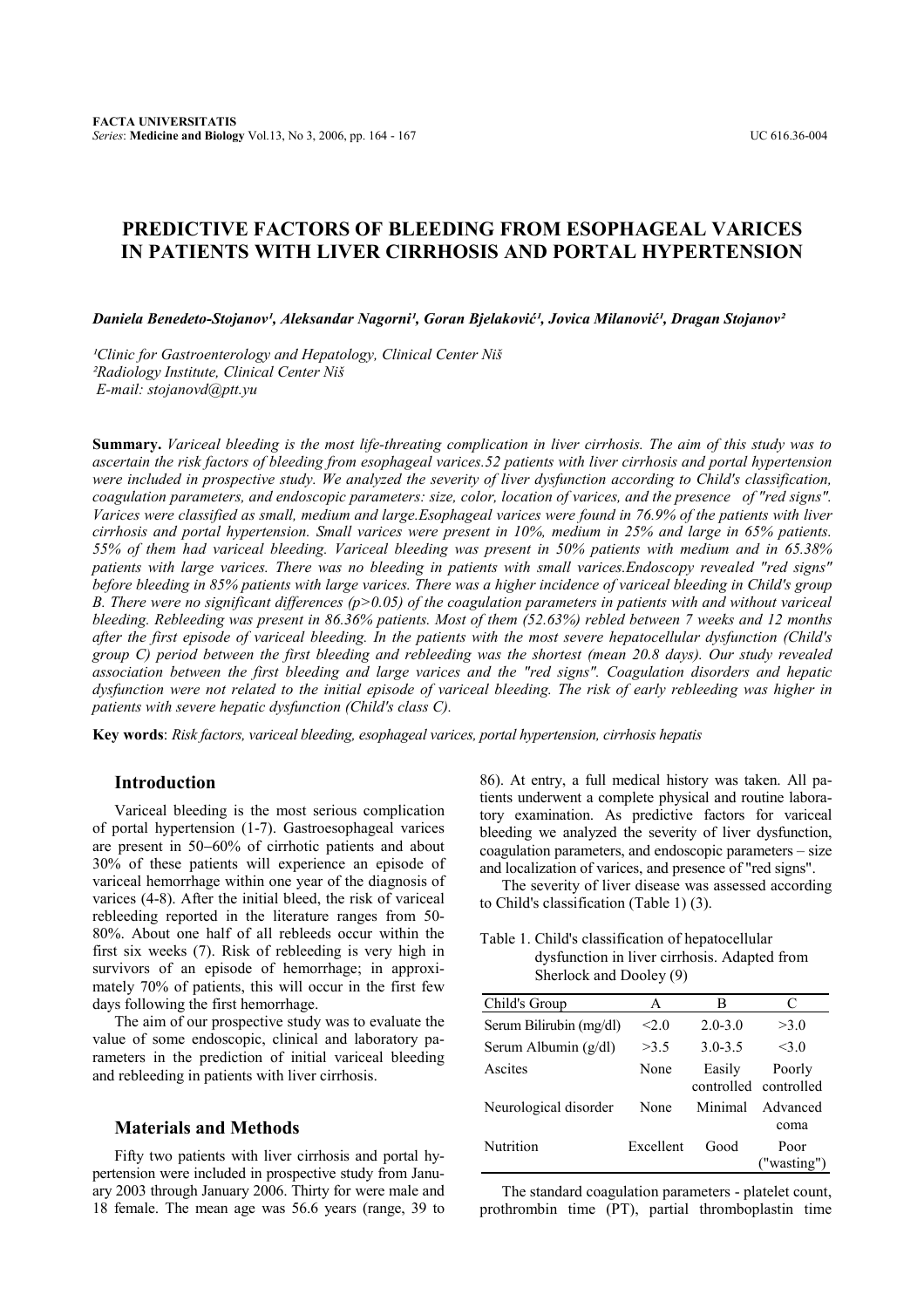(PTT), thrombin time (TT), F II, F V and F VII were determined for each patient.

All patients underwent upper endoscopy. The diagnosis of variceal bleeding was confirmed if an actively bleeding varix or a varix with adherent clot was seen. At entry, the following endoscopic features were recorded: size, color, and location of varices, and the presence of "red signs".

The size of varices was classified according the following criteria:

1. Small (F1): the varices can be depressed by the endoscope.

2. Medium (F2): the varices cannot be depressed by the endoscope.

3. Large (F3): the varices are confluent around the circumference of the esophagus.

#### **Results**

Esophageal varices were found in 40 (76.9%) of the patients with liver cirrhosis and portal hypertension. Small varices were present in 4 (10%) patients, medium varices in 10 (25%) patients and large varices in 26 (65%) patients. Twenty two (55%) of them had variceal bleeding. Variceal bleeding was present in 5 (50%) patients with medium and in 17 (65.38%) patients with large varices. There was no bleeding in patients with small varices.

Endoscopy revealed "red signs" before bleeding in 85% patients with large varices. Associated esophageal and gastric varices were found in two patients with variceal bleeding.

According to Child's classification of hepatocellular dysfunction in liver cirrhosis, the patients were classified into 3 groups. There was a higher incidence of variceal bleeding in group B (11 of 19 patients, 57.89%) and group A (6 of 10 patients, 60%) in comparison with group C (5 of 11 patents, 45.45%) (Fig. 1).



Fig. 1. Child's class in relation to variceal bleeding

The value of coagulation parameters in patients with variceal bleeding and patients without variceal bleeding are shown in Table 2. There were no significant statistical differences ( $p > 0.05$ ) in the platelet count, prothrombin time (PT), partial thromboplastin time (PTT), thrombin time (TT), F II, F V, and F VII between the patients with and without variceal bleeding.

Table 2. Coagulation parameters in patients with and without variceal bleeding

| Coagulation    | Patients          | Patients                                          |               |  |
|----------------|-------------------|---------------------------------------------------|---------------|--|
| parameter      | with              | without                                           | $\chi^2$ test |  |
|                | variceal          | variceal                                          |               |  |
|                | bleeding          | bleeding                                          | t<br>p        |  |
|                | $X1 \pm SD1$      | $X2 \pm SD2$                                      |               |  |
| Platelet count |                   | 89.71±50.78 106.88±55.82 $1.01 > 0.05$            |               |  |
| Prothrombin    |                   | $16.83 \pm 2.45$ 17.25 $\pm$ 3.99 0.86 > 0.05     |               |  |
| time (PT)      |                   |                                                   |               |  |
| <b>PTT</b>     |                   | $56.71 \pm 14.64$ $59.06 \pm 12.85$ $0.52 > 0.05$ |               |  |
| Thrombin       |                   | $18.58 \pm 1.26$ 20.75 $\pm 8.16$ 1.29 $> 0.05$   |               |  |
| time(TT)       |                   |                                                   |               |  |
| FП             | $56.75 \pm 16.44$ | $50.63 \pm 11.69$ $1.29 > 0.05$                   |               |  |
| F V            | 58.00±22.26       | $63.31 \pm 21.94$ $0.74 > 0.05$                   |               |  |
| F VII          | 46.08±19.05       | $42.69 \pm 23.54$ $0.50 > 0.05$                   |               |  |

Mean following time after initial bleeding was 17 months. Rebleeding was present in 19 (86.36%) patients. Most of them, 10 (52.63%) rebled between 7 weeks and 12 months after the first episode of variceal bleeding. Seven (36.84%) patients had rebleeding in the first six weeks and 2 (10.53%) patients in the second year after the first episode of variceal bleeding (Table 3).

Table 3. Time of rebleeding after the first variceal bleeding

| Time of rebleeding after    |    | Number of patients |  |  |
|-----------------------------|----|--------------------|--|--|
| the first variceal bleeding | n  | $\frac{0}{0}$      |  |  |
| Six week                    |    | 36.84              |  |  |
| Seven weeks to 12 months    | 10 | 52.63              |  |  |
| In the second year          |    | 10.53              |  |  |

In the patients with the most severe hepatocellular dysfunction (Child's group C) the period between the first bleeding and rebleeding was the shortest (mean 20.8 days). The patients from Child's group A had a longer period free of variceal bleeding (mean 226.7 days) (Table 4).

Table 4. The mean period between the first variceal bleeding and rebleeding

| Child's class of           | Mean period without |  |  |  |
|----------------------------|---------------------|--|--|--|
| hepatocellular dysfunction | bleeding (days)     |  |  |  |
|                            | 226.7               |  |  |  |
| В                          | 106.7               |  |  |  |
|                            | 20.8                |  |  |  |

## **Discussion**

Variceal hemorrhage is a major source of mortality of patients with portal hypertension (1-7). According to the literature, gastroesophageal varices are present in 50-60% of cirrhotic patients) The natural history of liver cirrhosis shows that 30% of patients with liver cirrhosis will experience an episode of variceal hemorrhage within one year of diagnosis of varices (4-8). The incidence of gastroefophageal varices in our study is higher.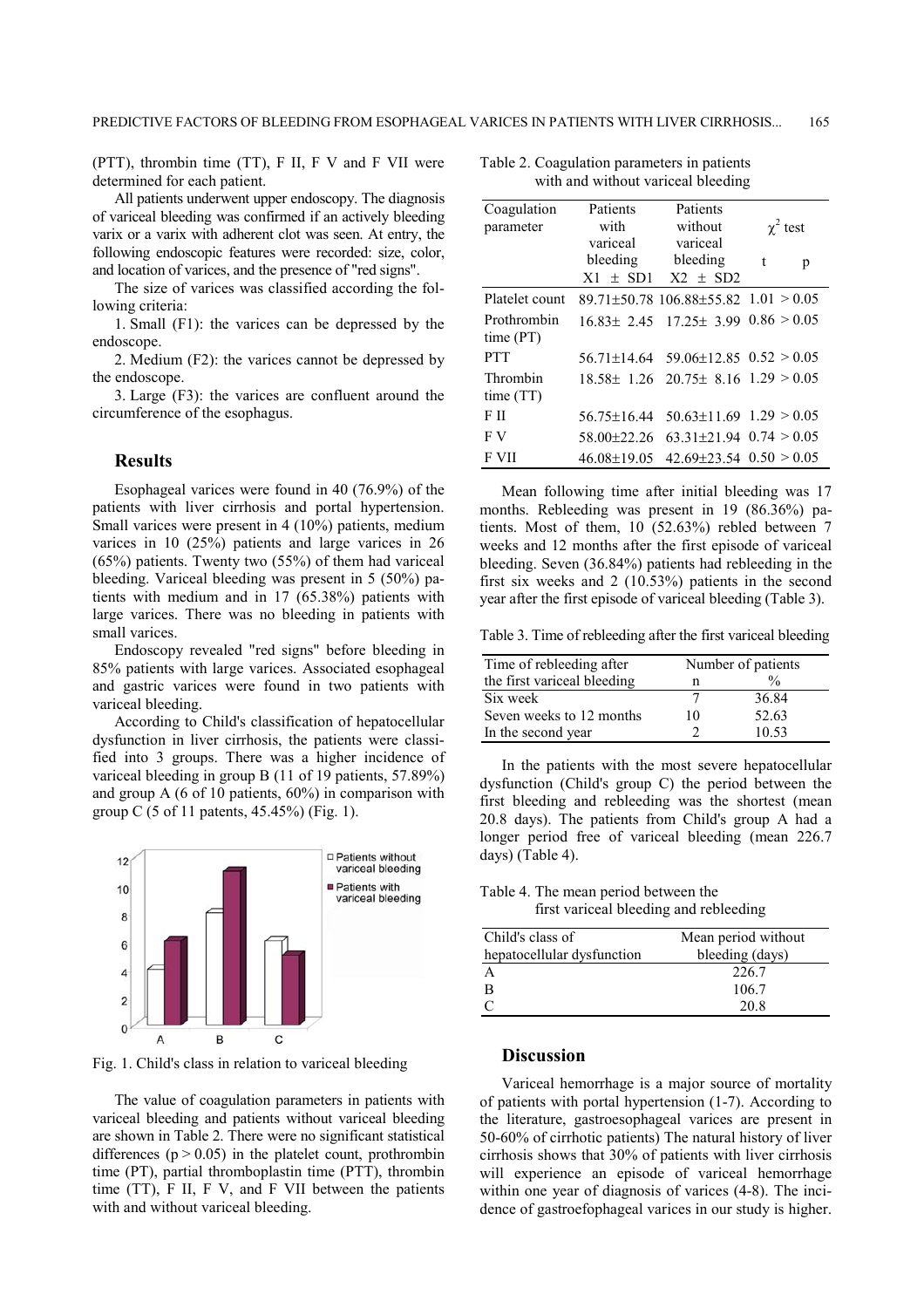We found gastroesophageal varices in 76.9% of patients with liver cirrhosis and portal hypertension, and 55% of them had variceal bleeding.

Our study has shown that large varices are more likely to bleed than small ones. Bleeding was present in 65.8% of our patients with large varices and in 50% with medium varices. Small varices did not bleed. Wall tension is a factor of diameter and wall thickness, and it is not supprising that larger varices are more likely to rupture. Variceal size has been investigated by many researchers (10-15). All of them have documented the fact that larger varices bleed more often than smaller varices (Table 5). The only exception to this is a study done by Kock *et al*. (13), who found that 35% of patients with small varices bled, while only 20% of patients with large varices also bled.

#### Table 5. Size of gastroesophageal varices and variceal bleeding in cirrhotic patients without previous bleeding

|                          | Variceal size |               |        |               |       |               |
|--------------------------|---------------|---------------|--------|---------------|-------|---------------|
|                          | Small         |               | Medium |               | Large |               |
| Author                   | n             | $\frac{0}{0}$ | n      | $\frac{0}{0}$ | n     | $\frac{0}{0}$ |
| Peglioro et al. (12)     |               |               |        |               |       | 25            |
| Burroughs et al. (15)    |               | 10            |        |               |       | 35            |
| Witzel et al. (14)       | 20            | 35            | 15     | -53           | 18 83 |               |
| Kock et al. (13)         | 20            | 35            |        |               |       | 10 20         |
| NIEC $(11)$              | 160           | 18            | 112    | 29            | 49    | 49            |
| Benedeto-Stojanov et al. |               |               |        | 50            |       | 6538          |

In the study o the Nortern Italian Endoscopic Club (NIEC), six endoscopic parameters were significantly related to variceal bleeding (11). Two of these parameters were variceal size and location. Larger and more superior varices had a higher bleeding rate. We found associated esophageal and gastric varices in two patients who bled.

Another endoscopic finding of value in predicting variceal bleeding is the appearance of the vessel wall. The color of varices is thought to predict impending hemorrhage. Our study has shown that endoscopic finding of "red signs" is related to the variceal bleeding. The "red signs" were found in 85% of large varices with bleeding. The red color signs are the result of microteleangioectasia of the varix. Variants of this sign are red wale marks, which look like whip marks; chery red spots 2mm in diameter; hemocystic spots, which are round, crimson projections larger than 4mm that look like blood blisters; and diffuse redness. "Cherry red spots" were noted to be dilated subepithelial veins. Hematocystic spots represent blood exiting from the deeper esophageal veins into the superficial submucosal veins. The "fundamental" color of the varices is blue or white. All the red color signs and a blue color of one varix are thought to be risk factors for bleeding.

The study of NIEC showed that there was a strong correlation between a patient's Child class at the time of endoscopy and the rate of bleeding during the followup

(11). Most of our patients with variceal bleeding were Child's class B followed by patients with Child's class A. Ascites, hyperbilirubinemia, hypoalbuminemia, and high prothrombin time were also factors that significantly increased the risk of variceal bleeding in NIEC study. Our study has shown no significant differences in the value of cogulation parameters in patients who bled and those who did not.

The analysis of relation between the clinical and endoscopic parameters in the NIEC study has shown three variables to have independent prognostic significance for variceal bleeding: Child's class, size of varices, and the presence of red wale markings. These three variables were largely independent of each other, although size of varices and presence of red wale markings appeared somewhat related. In our study the "red signs" were found in 85% of large varices with bleeding. A prognostic index for variceal hemorrhage using the three variables of variceal size, red wale marks, and a modified Child classification of the underlying liver disease, is able to identify subset of patients with a 1 year incidence of bleeding ranging from 6% to 76%. The value of these predictors for variceal rupture depends on the usefulness of prophylactic therapy for variceal bleeding.

The risk of variceal rebleeding after the initial bleed reported in the literature ranges from 50% to 80% (1, 7). Our study has shown higher rate of rebleeding. After the initial bleed, rebleeding was present in 86.36% of our patients in a mean following period of 17 months. As it has been reported in the literature, approximately onehalf of all rebleeds occur within the first six weeks. Beyond the sixth week after the initial bleeding episode, the risk of further bleeding returns to the same level of risk as in patients who have never bled (i.e., 30% within one year) (4-8). Data from our study are different. Most of our patients (52.35%) had rebleeding in a period between 7 weeks and 12month after the initial bleeding. In the first 6 weeks after the initial bleeding, rebleeding was present in 36.84% patients, and beyond one year in 10.53% patients.

The most effective indicators of risk of early rebleeding are reported to be the parameters that reflect the degree of hepatic dysfunction. These include the presence of ascites, hypoalbuminemia, low prothrombin activity, encephalopathy and hyperbilirubinemia (9, 15- 17). Our study has shown that patients with the most severe hepatocellular dysfunction (Child's group C) have the shortest period between the first bleeding and rebleeding (mean 20.8 days). The patients from Child's group A had a longer period free of variceal bleeding (mean 226.7 days) (Tab.4.).

In conclusion, our study revealed association between the first bleeding and large varices and the "red signs". Coagulation disorders and hepatic dysfunction were not related to the initial episode of variceal bleeding. The risk of early rebleeding was higher in patients with severe hepatic dysfunction (Child's class C).